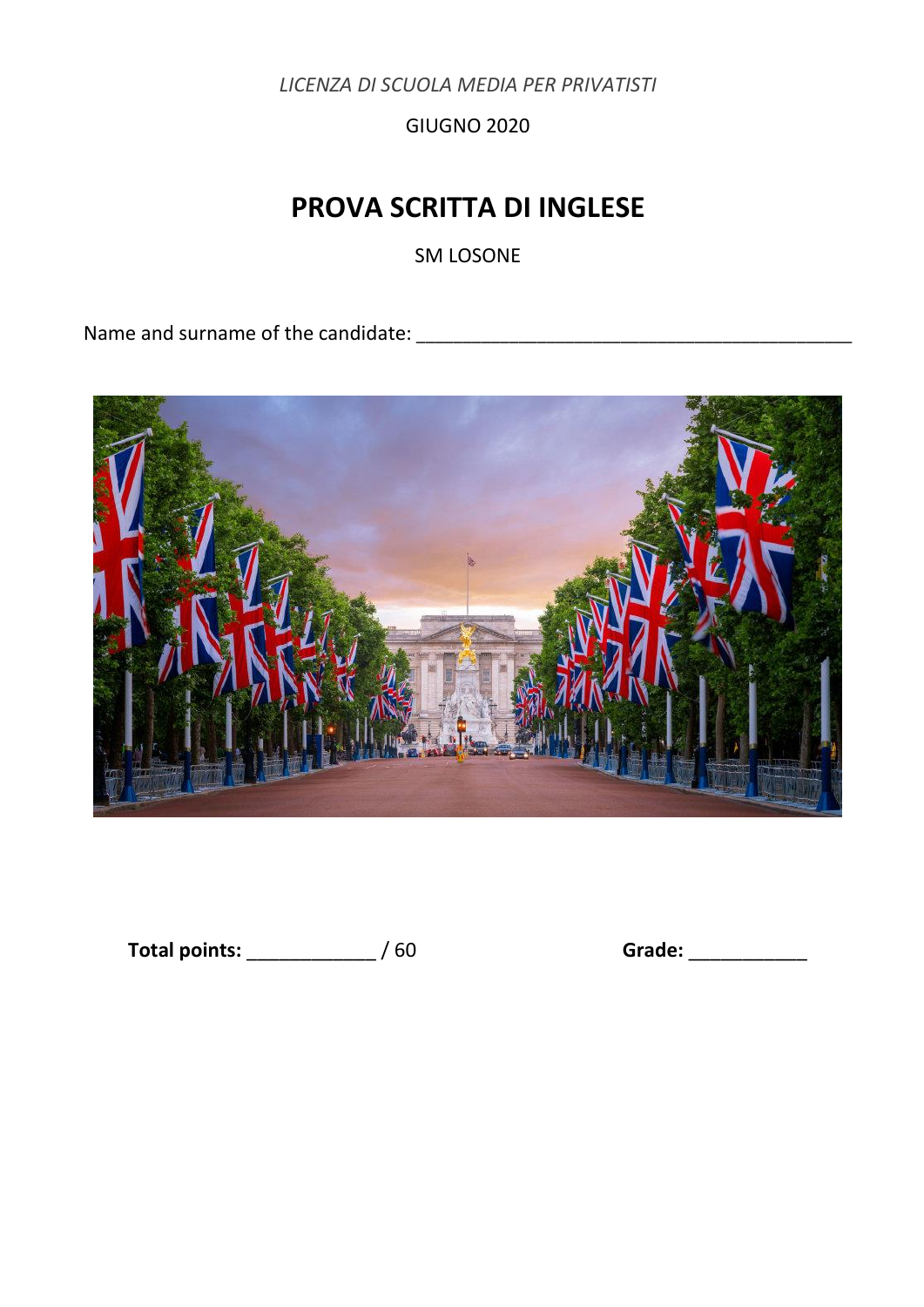## **LISTENING 1**

| 1. Listen and complete the form. (from BritishCouncil.org) |  |
|------------------------------------------------------------|--|
| <b>INTERNATIONAL STUDENT ID CARD</b>                       |  |
| NAME: Akhmed                                               |  |
| SURNAME: Sa'id                                             |  |
| AGE: _____________                                         |  |
| ADDRESS: 14, Spring Avenue, ________________               |  |
| POSTCODE: __________________                               |  |
| NATIONALITY: _______________________                       |  |
| <b>SCHOOL: Newtown Secondary School</b>                    |  |
|                                                            |  |
|                                                            |  |

 $-$  /6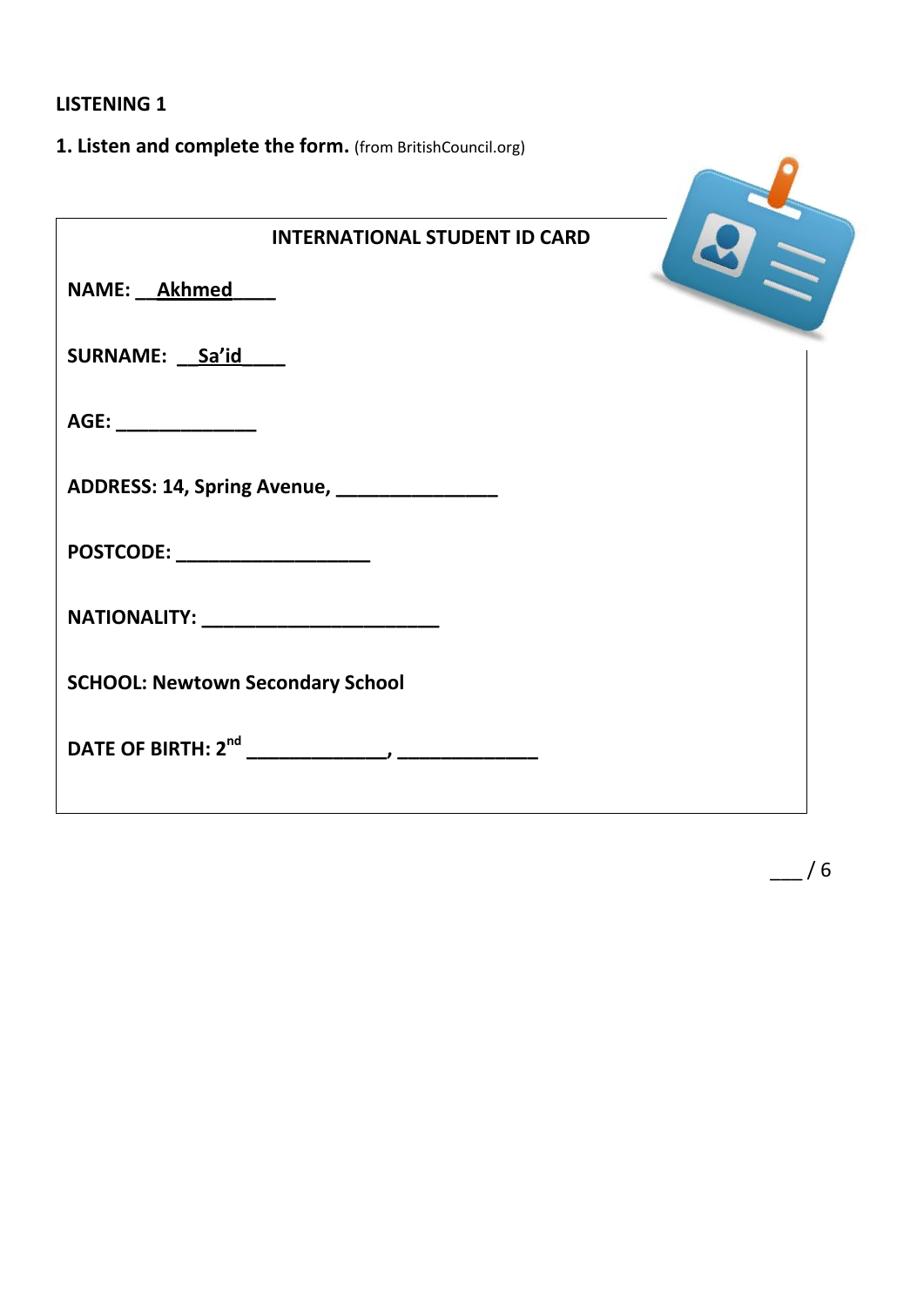## **LISTENINING 2**

# *Interview with a swimmer*

(from BritishCouncil.org)



## **2. Listen to the interview with Dan and complete the sentences. Choose A, B, or C.**

|    | a. Dan gets up at          | A) $5:30$        | $B)$ 4:45   | $C$ ) 5:00                       |
|----|----------------------------|------------------|-------------|----------------------------------|
|    | b. From $6$ to $8$ a.m. he | A) has a shower  | B) swims    | C) has breakfast                 |
|    | c. At 11 a.m. he goes      | A) to university |             | B) to work C) to the supermarket |
|    | d. Classes finish at       | $A)$ 2:30        | $B)$ 4:00   | $C$ ) 3:45                       |
|    | e. For lunch, he           |                  |             |                                  |
|    | A) goes back home          | B) goes to a bar |             | C) stays at the university       |
| f. | He meets his friends       | A) at the gym    | B) in a pub | C) in a café                     |

 $-$ /5

# **3. Listen again. Mark the sentences T (True), F (False) or DS (Doesn't say)**

| a. Dan goes to the university pool.          | T F DS |  |
|----------------------------------------------|--------|--|
| b. He has a light breakfast.                 | T F DS |  |
| c. He drinks apple juice.                    | T F DS |  |
| d. He studies Sports Science.                | T F DS |  |
| e. He sometimes does exercise after classes. | T F DS |  |
| f. After dinner he watches TV series.        | T F DS |  |

 $/5$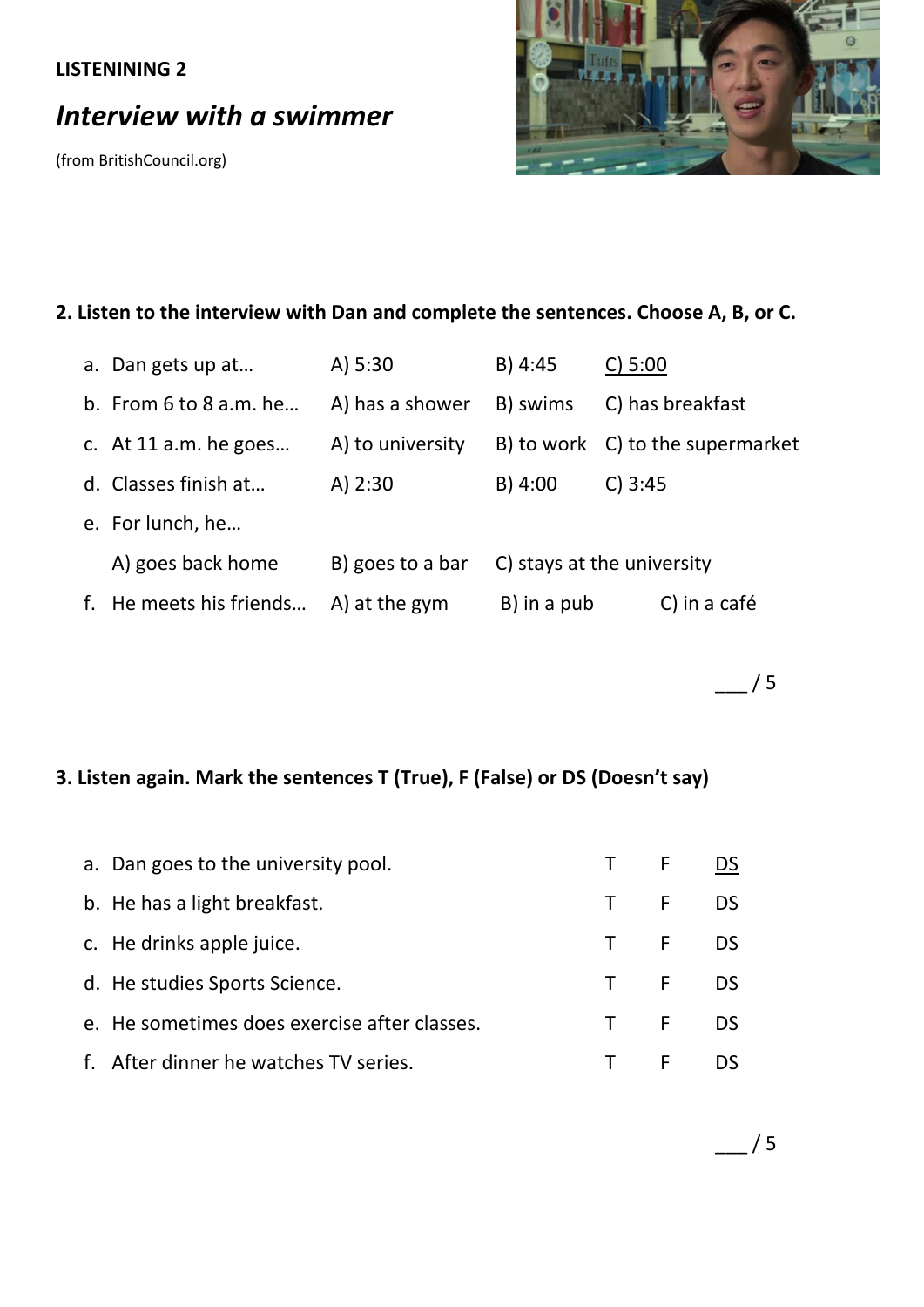## **LANGUAGE IN USE 1**

## **4. Read the sentences and complete with a, b, or c.**

| 1. In Los Angeles it's ______ nearly every day!           | a. sun            | b. sunny                       | c. sunset      |
|-----------------------------------------------------------|-------------------|--------------------------------|----------------|
| 2. This book is very _______, it's only 2 francs.         | a. expensive      | b. weak                        | c. cheap       |
| 3. Lisa is a nurse, she works in a $\frac{1}{\sqrt{2}}$ . | a. school         | b. office                      | c. hospital    |
| 4. Isabel is very ______, she's 1,93 metres!              | a. high           | b. short                       | c. tall        |
| 5. Harold ______ glasses.                                 | a. doesn't wears  | b. doesn't wear                | c. don't wears |
| 6. ______ Marcel play the guitar?                         | a. Cans           | b. Do                          | c. Can         |
| 7. The day after Wednesday is _______.                    | a. Thursday       | b. Friday                      | c. Tuesday     |
| 8. There aren't ______ guests in the hotel.               | a. any            | b. some                        | c. a           |
| 9. Daniela _____ her mother last night.                   | a. call           | b. called                      | c. is calling  |
| 10. Bungee jumping is ______ than tennis.                 | a. more dangerous | b. dangerouser                 | c. dangerous   |
| 11. Whose is this bag? ______.                            | a. It's Mary      | b. It's of Mary c. It's Mary's |                |
| 12. They ______ to the cinema last Sunday.                | a. went           | b. go                          | c. was         |
| 13. In the kitchen ______ a big fridge.                   | a. it is          | b. there are                   | c. there is    |
| 14. My sister _____ the piano.                            | a. plays          | b. play                        | c. plaies      |
| 15. ___ in an office?                                     | a. Does he works  | b. Does he work                | c. Works he    |
| 16. They have two ______.                                 | a. childs         | b. childrens                   | c. children    |
| 17. How _______ languages do you speak?                   | a. much           | b. many                        | c. lot of      |

 $-$  / 8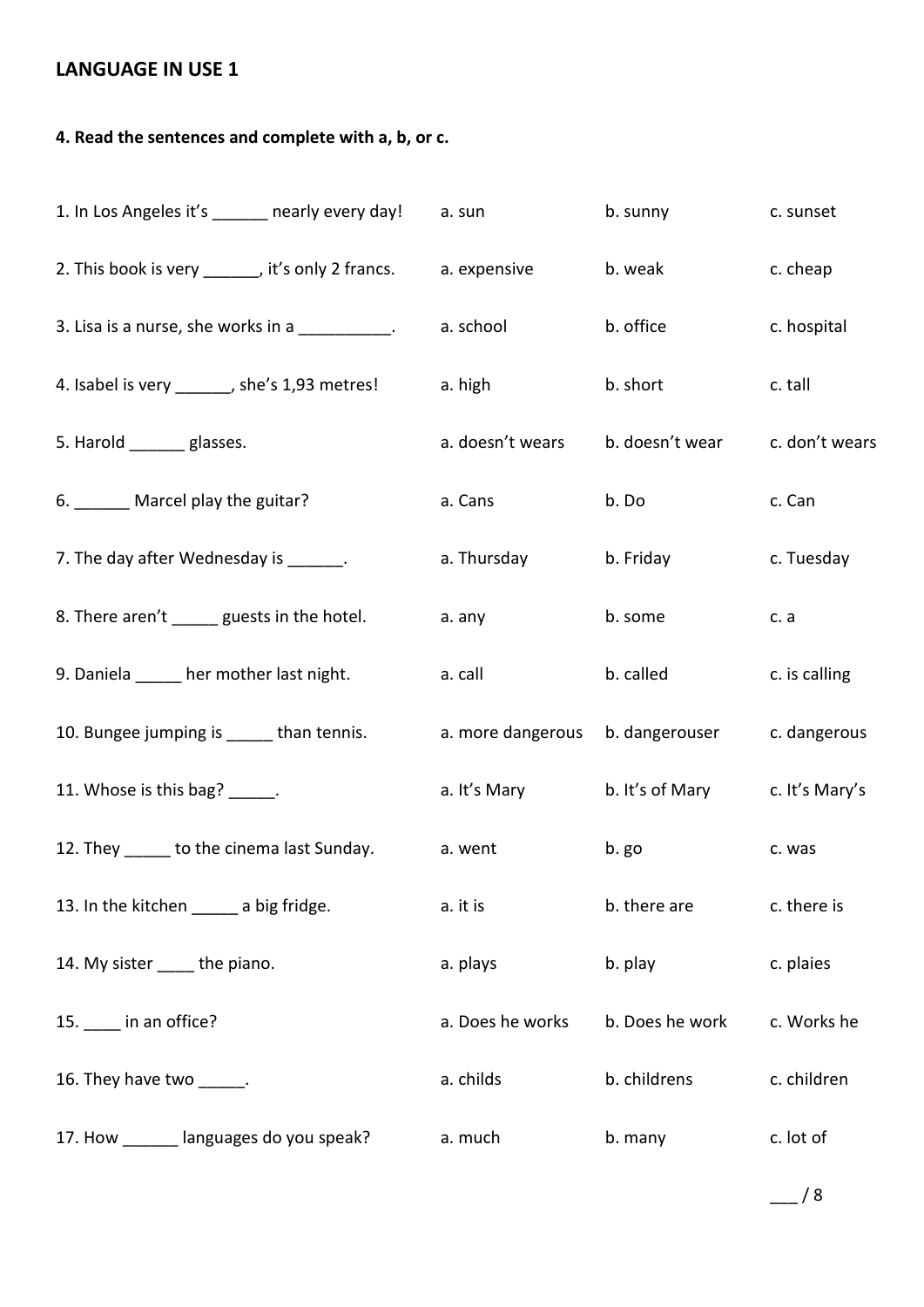## **LANGUAGE IN USE 2**

# **5. Read the text and complete the gaps with a word from the box. (attenzione, ci sono 3 parole di troppo!)**

| o'clock                                                                                                        | meet            | age            | lives                  | listens | past   | engineer |
|----------------------------------------------------------------------------------------------------------------|-----------------|----------------|------------------------|---------|--------|----------|
| gets up                                                                                                        | <del>name</del> |                | dog hours after centre |         |        | to       |
|                                                                                                                |                 | years opposite |                        | plays   | dinner |          |
| My best friend's name is Joe. He is 38 16 metal old and he in Bellinzona. He is an                             |                 |                |                        |         |        |          |
| and also a musician. He _________________ very early in the morning and he takes his                           |                 |                |                        |         |        |          |
| for a walk near the Ticino river. At seven ___________ he takes the bus and goes to work. His                  |                 |                |                        |         |        |          |
| office is in the ______________ of the city. He usually takes a lunch break at half ____________ twelve and he |                 |                |                        |         |        |          |
| eats in a restaurant ______________ his office. ____________ lunch he has a coffee and the he goes back to the |                 |                |                        |         |        |          |
| office. He finishes work early so that he can ___________ his band for practice. Joe _____________ the         |                 |                |                        |         |        |          |
| drums. At quarter to nine he gets home, cooks _____________ and then he ___________ to some music. At          |                 |                |                        |         |        |          |
| eleven he goes to bed.                                                                                         |                 |                |                        |         |        |          |

 $-$ /7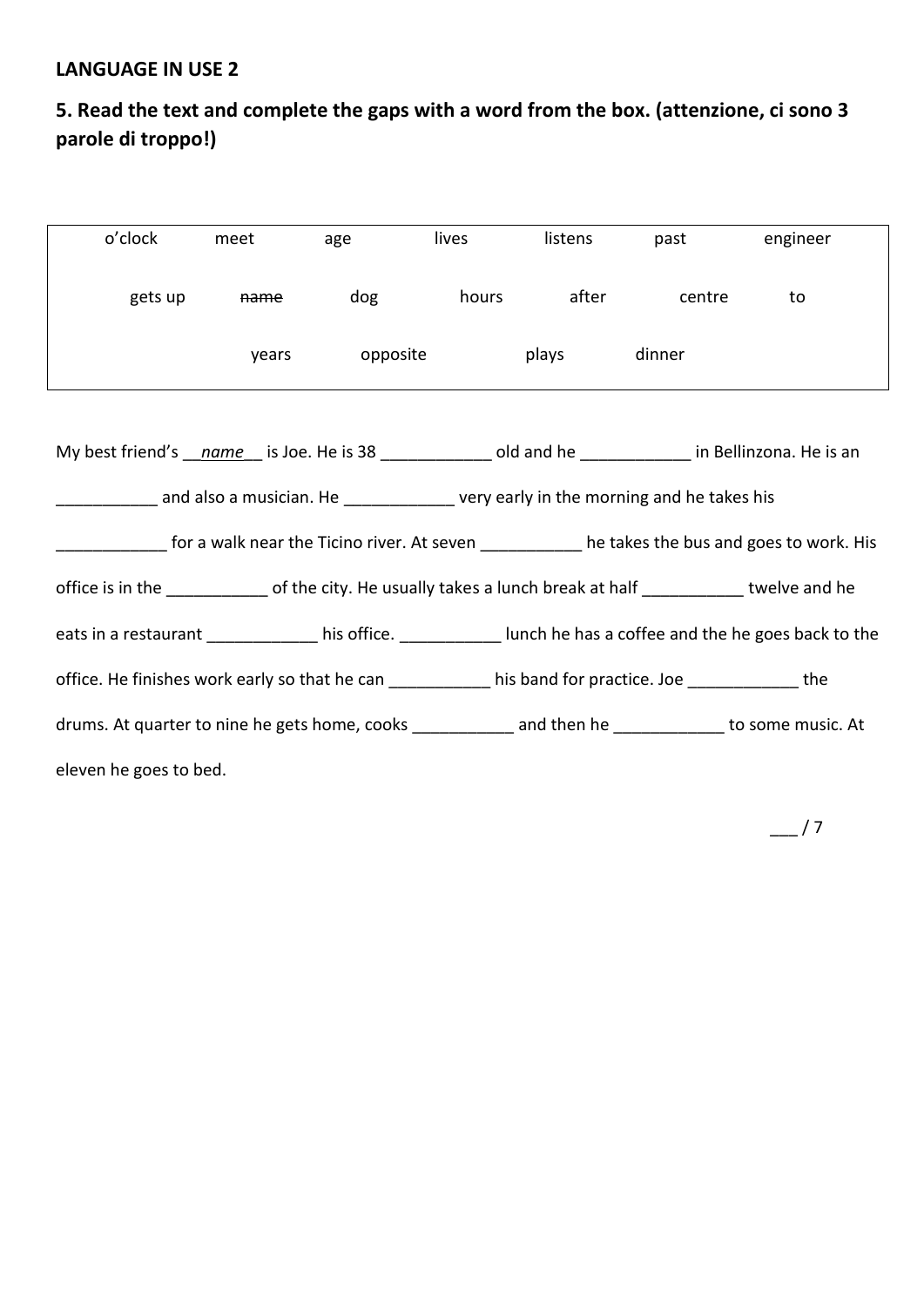### **READING 1**

# *Playing rugby in England*

(adapted from Headway,  $5<sup>th</sup>$  edition, page 30-31)

Logan Cooper is 19 years old. He comes from Perth, Australia, but he now lives in Newcastle, in the north of England. He's a rugby player. He plays rugby for *The Newcastle Rebels* and he trains every day from Monday to Friday for the BIG game on Saturday. Sunday is his day off! He doesn't do much on Sundays. He shares a flat near the sports ground with Tony, another player from the team. Every summer he goes back to Australia for one month. One day he hopes to play rugby for his country.



"We train hard every weekday, usually at the sports ground, but sometimes we go running or cycling in the countryside. We cycle for miles, often to the sea. I really love the beaches near Newcastle, they're beautiful, but I don't go swimming there – I never swim – the North Sea is too cold. Tony goes swimming sometimes… but he's from Newcastle!

Saturday is the BIG day, Match Day! On Friday evening, Tony always cooks a big meal for us – white rice or potatoes, with chicken and green vegetables, but of course we don't drink any alcohol! I love the excitement on Saturday – especially when we win!

Sunday we're very tired. We just relax and watch TV. Oh, and I call my mum and dad in Australia. I miss them a lot!"

### **6. Read the text and choose the correct option.**

*Ex. Logan is English / Australian / German.*

- 1. Logan is **ninety** / **nine** / **nineteen** years old.
- 2. He has rugby training on **Tuesday** / **Saturday** / **Sunday**.
- 3. He lives **alone** / **with another person** / **with his team**.
- 4. In summer he goes back to Australia for **one year** / **one month** / **one day**.
- 5. Logan **doesn't go cycling** / **doesn't go swimming** / **doesn't go running** in the north of England.
- 6. On Friday evening Logan **drinks alcohol** / **eats a big dinner** / **cooks a meal**.
- 7. On Sunday Logan **goes jogging** / **drinks alcohol** / **phones his family**. \_\_\_ / 7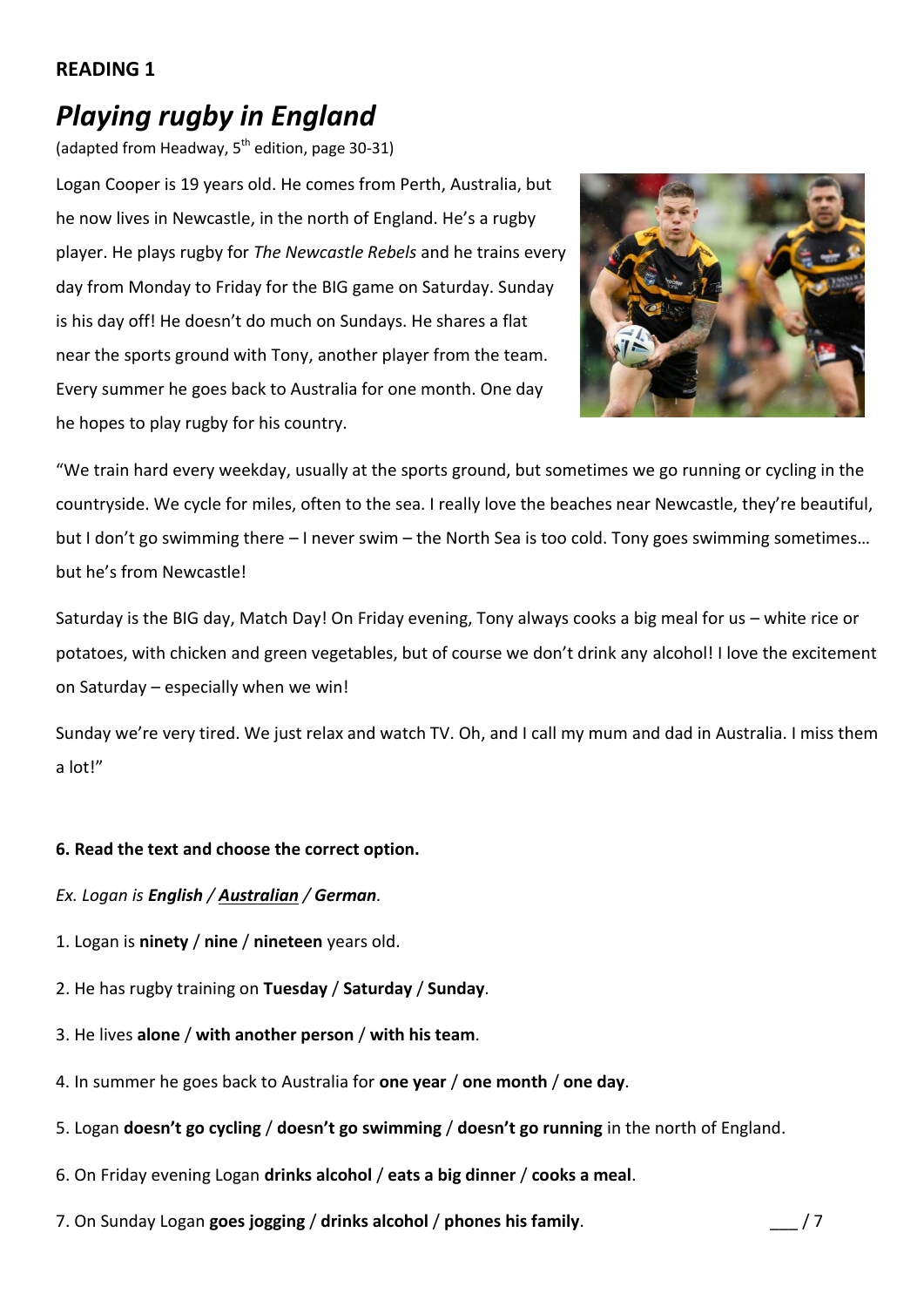### **READING 2**

# *Bob's bad day*

(adapted from BritishCouncil.org)



Bob had a terrible day yesterday. It was the day of his holiday to Spain but it was a nightmare! He left the house at nine o'clock in the morning and took a taxi to the airport. His flight was at half past eleven. When he went to the check-in with his luggage, he couldn't find his passport and became very upset. He forgot his passport at home and that was a disaster! He jumped back into a taxi and asked the driver to take him home. The driver drove fast and Bob arrived back at his house in only twenty minutes. He ran into his bedroom and found the passport on his bed. He left the house again but the taxi wasn't there! "I don't believe it, the taxi left!" he shouted. So, he ran down the street and looked for another taxi. After a few minutes he got one and told the driver to take him to the airport as quickly as possible. Unfortunately, the traffic on the road was very bad and Bob's

taxi arrived at the airport late and Bob missed his flight. He bought a new ticket to Spain and he wasn't very happy about it.

#### **7. Mark the sentences T (True) or F (False).**

| 1. Bob had a good day.                                   |   |
|----------------------------------------------------------|---|
| 2. Bob left the house at 10.                             | F |
| 3. Somebody stole his passport.                          |   |
| 4. He took the same taxi to go back to the airport.      |   |
| 5. There was a lot of traffic on the way to the airport. | F |
|                                                          |   |

**8. Answer the questions.**

1. Why was Bob's day terrible? \_\_\_\_*Because he missed his flight.*\_\_\_\_\_\_\_\_\_\_\_\_\_\_\_\_\_\_\_\_\_\_\_ 2. What was Martin's holiday destination? 3. How did he get to the airport? 4. What time was his flight? (write in numbers) 5. How long did it take from the airport to Bob's house?

 $/ 4$